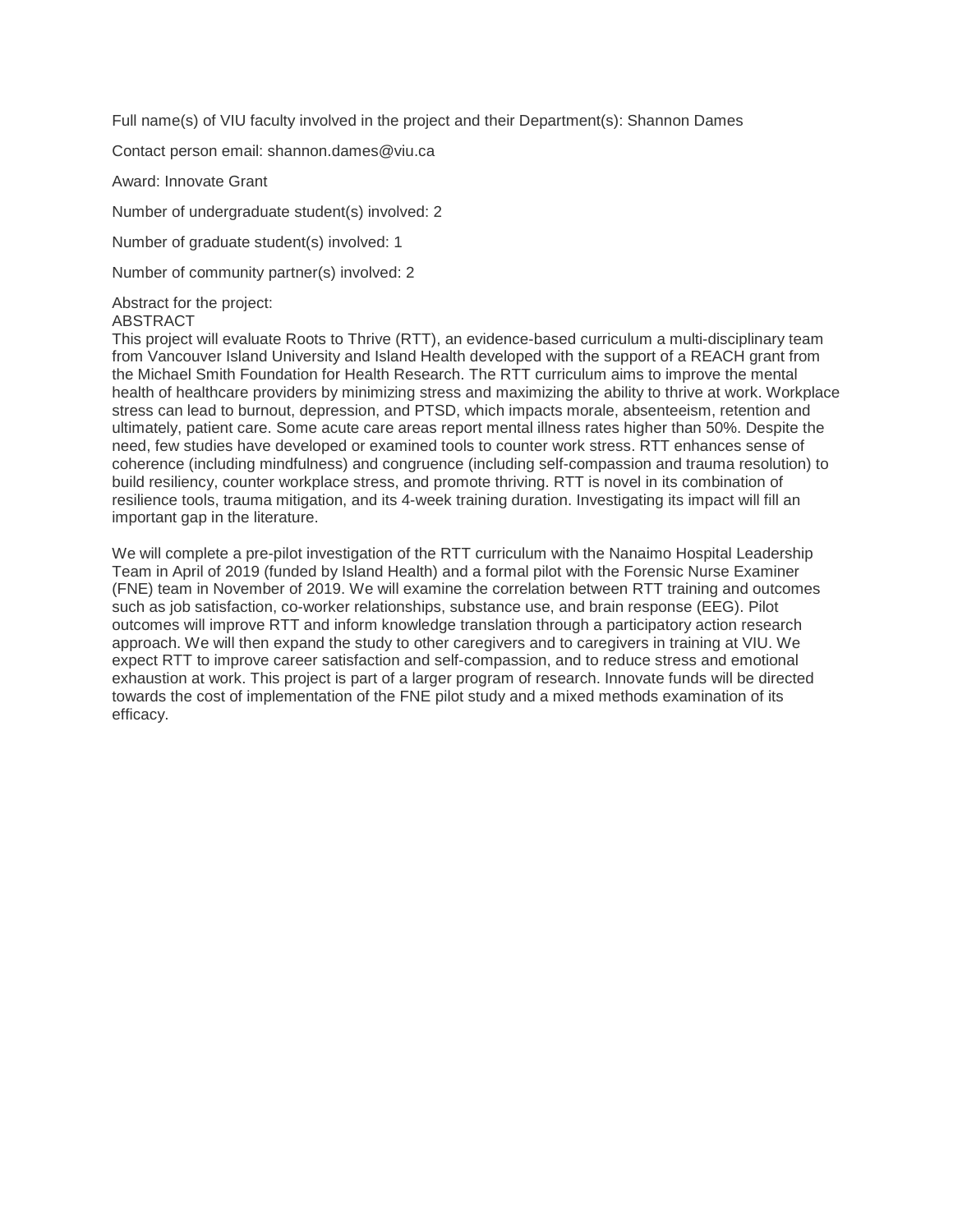## **Cultivating the Roots of Caregivers through delivery of the Roots to Thrive curriculum: An Evidence-Based Approach to Minimize Stress and Maximize Thriving**

#### **Dr. Shannon Dames, Professor of Nursing, Vancouver Island University and Forensic Nurse Examiner, Island Health**

### **Harmonized Ethics Approval #J2018-122 (University of Victoria & Island Health) granted Jan 30, 2019 Vancouver Island Ethics Approval: 2019-013-VIUF-DAMES granted February 15, 2019**

**Research Questions:** How does a curriculum that aims to mitigate stressors and promote selfactualization among healthcare providers impact 1) core developmental asset development (sense of coherence, congruence, and self-compassion); 2) their perceived ability to thrive at work, including overall job satisfaction; 3) perception of co-worker relationships; 4) their tendencies to use substances to cope with unresolved stress; and 5) brain response (via EEG measurements)?

#### **Encouraging Innovation and Creativity**

Piloting this cutting-edge curriculum among leaders and providers within healthcare, this project aligns with Vancouver Island University's goals to support the "Creation of Knowledge, Innovation, Applications and Works," actualizing the Scholarship, Research and Creative Activity Plan.

To address the needs of healthcare providers, with the support of a Michael Smith Foundation for Health Research REACH grant, a collaborative team from IH and VIU developed a curriculum that focuses on core developmental assets (sense of coherence, congruence, self-compassion) combined with mindfulness training to buffer healthcare providers from stress and to promote thriving. This curriculum is the Roots to Thrive (RTT) program. The training delivered by RTT is novel because it gets to the heart of core research-based factors that mitigate humans from stress and promote thriving (congruence and sense of coherence); it acknowledges the trauma (including PTSD and stress related depression) that many healthcare employees grapple with; and it uses evidence-based theory and mindfulness tools to improve emotional management and the tendencies to self soothe (as opposed to using substances/activities to soothe) in high stimulus/high stress work environments. Finally, using neuro-measurements (EEG scores via a neuro-sensing headband) is a novel way of investigating the quantitative impact of the 4-week training on the brain.

#### **Relevance and Need for Implementation of RTT**

While some healthcare providers leave the workplace as a result of burnout, many stay – further contributing to toxic work environments. In fact, most of us who have been in the field long enough are familiar with the symptoms of burnout and have contributed to workplace hostility as a result; these experiences have become a norm in today's healthcare culture. Locally, in Nanaimo, we are challenged with this very issue, as evidenced by recent reviews and [media reports](https://globalnews.ca/news/3853961/toxic-culture-leading-nanaimo-hospital-to-self-destruction-report/) which labelled our hospital environment as toxic.

According to the Mental Health Commission of Canada (2018), half a million Canadians miss work every day due to psychological and physical health issues. Of these, health care workers are 1.5 times more likely to miss work due to these factors. As a result, they face higher rates of burnout and fatigue, which impacts their psychological safety and the safety of their patients. Additionally, nearly half of healthcare employees, including physicians, screen positive for depression and report being unwell due to work stress, which impacts morale, absenteeism, retention rates and patient care (BMG Research, 2013; Chandler, 2012; Simon & McFadden, 2017). While this pilot begins with nurses, many providers that work in acute care settings screen positive for PTSD (Iranmanesh , Tirgari, & Bardsiri, 2013). With the opioid overdose crisis, BC's first responders and frontline care providers have been grappling with a declared public health emergency for almost three years because of highly toxic street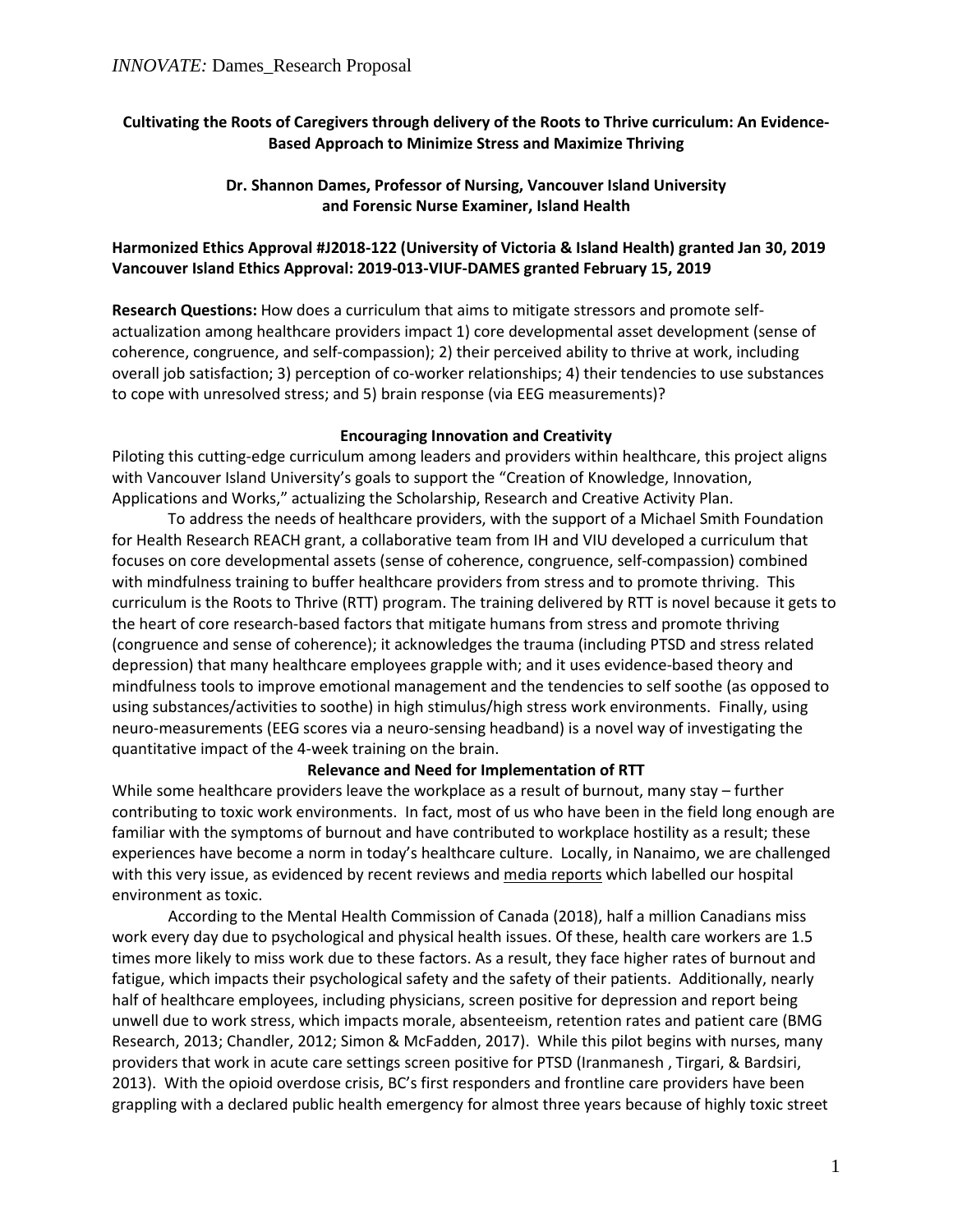drugs causing unprecedented, preventable fatalities, averaging 4 per day [\(BC Coroners Service, 2019\).](https://www2.gov.bc.ca/assets/gov/birth-adoption-death-marriage-and-divorce/deaths/coroners-service/statistical/illicit-drug.pdf) While first responders were already vulnerable to high burnout rates (Carleton et al., 2018), the opioid crises adds fuel to the fire. For example, paramedic attended overdose events have skyrocketed from an average of 7 per 100,000 population in January 2015 to 28 in summer 2018 (BC Centre for Disease Control, 2018). With the increase in stress and uncertainty, we will offer the program to paramedics after the pilot is complete (to be funded outside of this grant). Physicians also experience high rates of depression and burnout. In 2017, 49% of residents and 33% of physicians screened positive for depression, and 38% of residents and 29% of physicians for burnout (Simon & McFadden, 2017).

This project plans for and responds to workplace challenges related to burnout, high attrition rates, well-being, and lateral violence. We aim to develop resilience among care providers and improve the care team experience through resources that promote thriving, improve work relationships, reduce stress, reduce the tendency to use substances to cope, and to reduce the risk of acquiring of stressinduced illnesses. One of the core components of thriving is congruence (authentic expression and mitigating shame and trauma). Congruent organizations have high job satisfaction rates, lower attrition rates, and less sick day usage because people feel a replenishing and inspiring sense of meaning and calling in their work roles (Dames, 2018).

Research also shows that working on the aforementioned resilience qualities with providers, impacts workplace culture when supported by leadership (West, 2018). Island Health's Chief Nursing Officer Dawn Nedzelski and the Vancouver Island University (VIU)'s Health and Human Services (HHS) Dean demonstrated a supportive environment in their contribution to the curriculum development process and as evident by multiple support letters for the RTT. As such, implementation of the curriculum with the Nanaimo Regional General Hospital (NRGH) Leadership Team, during the pre-pilot, is a crucial initial step to ensure support for the training.

The target population for the Pilot study was also carefully selected. First, Dr. Dames is a FNE and survivor of PTSD. Second, FNEs work in a trauma-laden environment, treating victims of sexual assault and intimate partner violence. Not surprising, stress leave incidence and attrition rates among FNEs are higher than the general nursing population, especially among novices (REF REQ'D). Aimee Falkenberg is collaborating on this project as a person with lived experience. Aimee is an Island Health (IH) FNE:

*I have been a forensic nurse examiner for 10 ½ years. I love the work that is involved in being a medical forensic health care provider and I really think I'm well suited to it! Over the years I have mentored new forensic nurses as they embark on the challenging work. I have seen many nurses*  leave forensic nursing due to the impact it was having on their health and their inability to find *balance between working a regular line and managing the unknowns of an on-call job as a forensic nurse examiner. I have had health concerns related to stress from this job … I've been fortunate enough to find techniques and tools to get me through the rough days. Building awareness of the impacts of stress and providing tools to both prevent it and manage it are so important in this line of work. I feel as though in order to do this challenging work of providing medical forensic care to survivors of sexual and intimate partner violence well, we as the providers need to be healthy and balanced.*

The Project aligns with the BC Health System Priorities with a focus on mental health and substance use. As a secondary focus it contributes to cultural safety efforts (contributing to truth and reconciliation efforts) by promoting healthcare environments that celebrate diversity. Other BC Health System priorities are addressed indirectly because research shows that healthy workplaces that promote authenticity and psychological safety improves care quality, reduces errors, mortality and morbidity rates (West, 2018). The impact on attrition rates and coworker relations directly impacts efficiencies and the financial burden on the healthcare system. This research project also aligns with: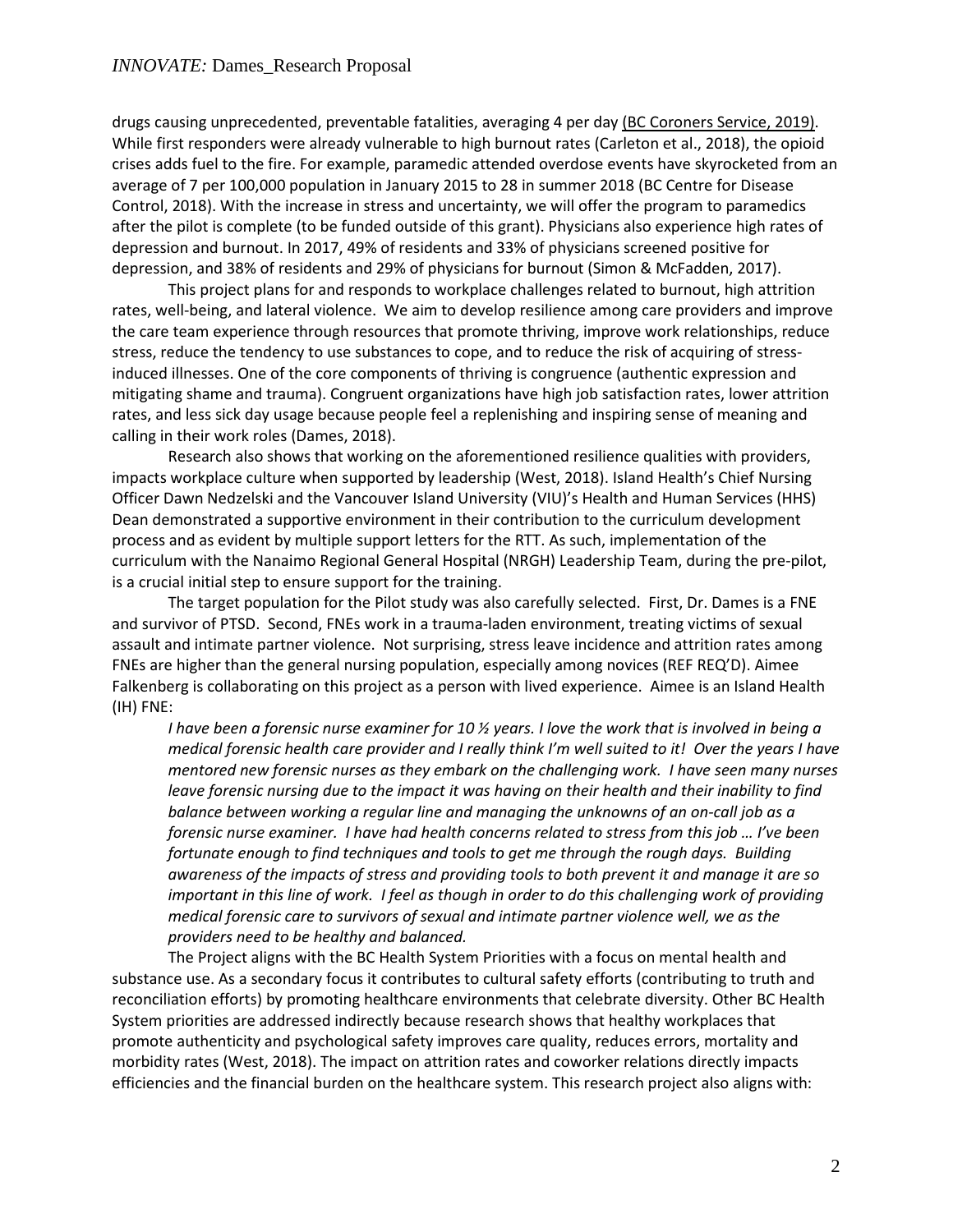- The strategic goals of IH and the collaborating post-secondary institutions to support staff and student wellness as part of a culture of excellence in engagement, quality, and safety.
- BC Health Human Resource's (2015) aim to 'produce an *engaged, skilled, well-led and healthy*  workforce that can provide the best patient-centered care for British Columbians.

The research has significant potential to impact healthcare providers and as a result, healthcare culture, and patient care. To date, there is limited programming and research on the impact of offering a healthcare focused curriculum aimed at developing foundational assets that buffer providers from stress and promote thriving. However, these developmental assets have a profound effect on one's ability to manage stressors and have a potential to provide a solution to the commonly reported state of toxic healthcare work environments.

#### **Literature review**

**In terms of readiness for change,** attrition rates continue to be problematic for the nursing profession, with rates as high as 30% leaving within the first year of practice, and as high as 57% by the second year (Chandler, 2012; Laschinger, et al., 2012). The nurses who leave the profession commonly report reaching a state of burnout (Suzuki et al., 2010). Furthermore, with an aging nurse population, these attrition rates compound the threat of an impending physician and nurse shortage. The poor health of employees is affecting error rates and patient mortality rates (West, 2018). Financially, over the longterm, our activities could reduce the burden of workplace stress on the health care, estimated by the Conference Board of Canada (2016) to be in the billions.

The B.C Auditor General released a report outlining the impact of healthcare environments on staff; he stated, "Our findings concern me deeply" (2004, p.2). His findings highlight the lack of attention to the psychosocial aspects of healthcare environments, which he suspects is contributing to the rise in mental health ailments among healthcare staff. Psychosocial issues include lack of respect and trust, poor communication, and intimidation and bullying. The Provincial Health Services Authority released a follow-up discussion paper (2006), which calls for a shift from the biased biomedical model toward organizational cultures that put greater value on psychological and relational assets.

Bodenheimer and Sinsky (2014), two family physicians, proposed that improving the work life of care providers is essential to achieving the widely accepted framework of the Triple Aim, now expanded as the Quadruple Aim and results in "enhancing patient experience, improving population health, and reducing costs" (p.1). Additionally, since Canadian workers spend an average of 10.5 hours working and commuting, promoting healthy behaviours at work is essential to decrease the burden and cost of stress-related absenteeism, lost productivity, disability claims, etc. (Worksafe BC 2018).

**As a result of chronic stress,** some caregivers will change work settings, some leave the profession altogether, and many remain working despite their burned-out condition, impacting team morale and patient care (Boamah & Laschinger, 2016; Currie & Carr Hill, 2012; Rush, Adamack, & Gordon, 2013). The staff who takes on the extra workload from unfilled vacancies or sick calls related to emotional exhaustion, experience additional pressure to continue providing high quality care with less time to do so. As a result, patients also suffer, receiving care that is more rushed and of lesser quality (Clark, Leddy, Drain, & Kaldenberg, 2007). Adding to morale and quality care issues, the financial burden on the system is steep. When a caregiver resigns, a recruitment must occur, followed by hiring and training new caregivers to fill the vacancy. In Canada, ten years ago, the average cost to replace a nurse was \$25,000 and up to \$64,000 to replace specialized nurses (O'Brien-Pallas, Murphy, Shamian, Li, & Hayes, 2010; O'Brien-Pallas et al., 2008). In the United States, turnover costs are similar, ranging from \$10, 098 to \$88,000 per nurse (Li & Jones, 2012). With inflation, these costs are higher now and continue to climb each year. Compounding high attrition costs, in 2014 the supply of Canadian registered nurses saw its first decline in two decades (CIHI, 2015). The Canadian Nurses Association estimated a nursing shortage in Canada would reach a deficit of 60,000 registered nurses by 2022 (Chachula et al., 2015).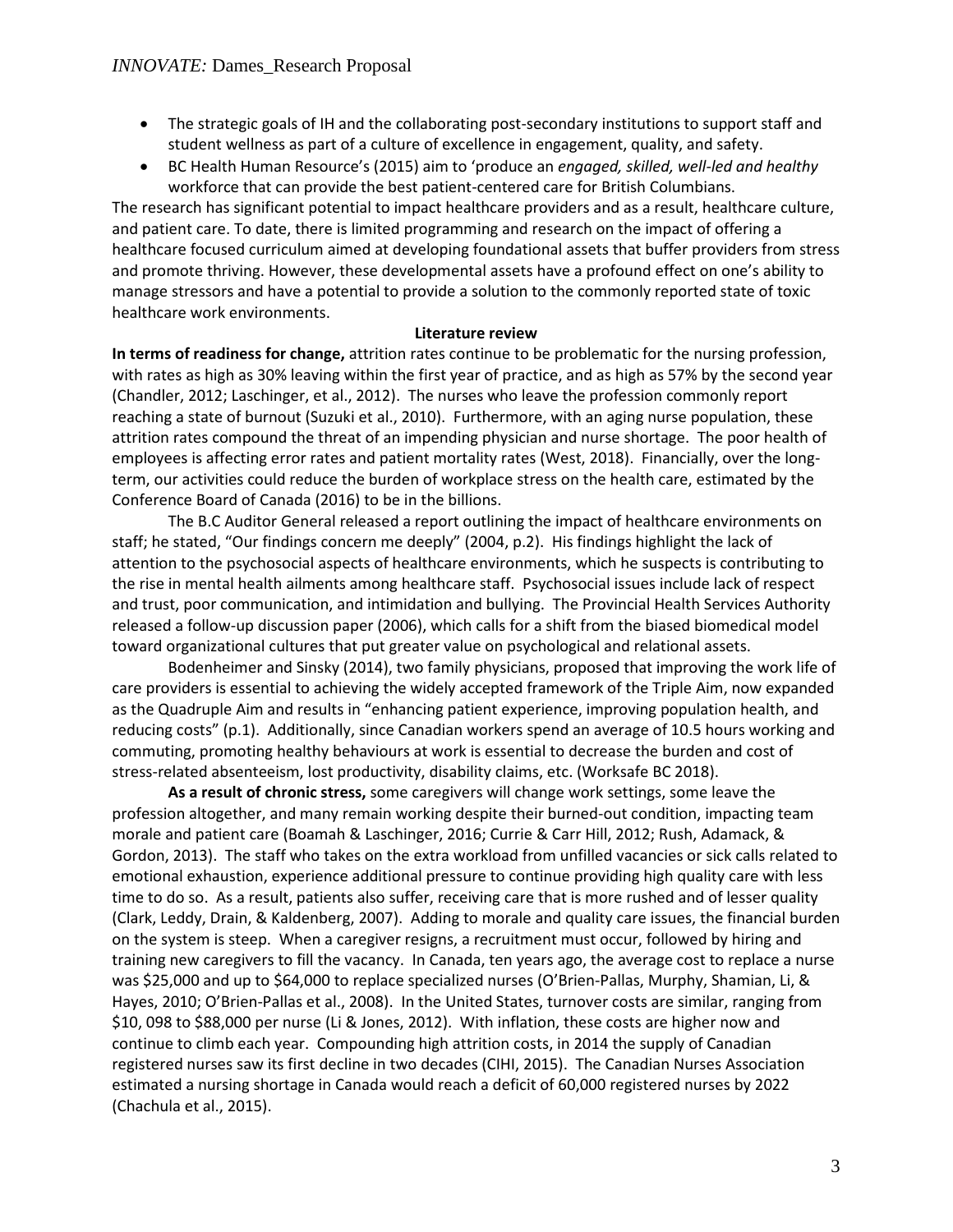**In terms of healthcare system impacts,** statistics range in the research of caregivers leaving their place of employment or exiting the profession altogether with nursing attrition rates at nearly 20% each year in Canada and the United States (NSI, 2018; O'Brien-Pallas, Tomblin Murphy & Shamian, 2008). The attrition rates of novice caregivers are nearly double the rate of experienced nurses, with over half of them leaving because of co-worker to co-worker violence and the experience of long periods where they do not feel a sense of belonging (Dames, 2018; Mckenna et al., 2003; McKenna & Newton, 2007; Thomas & Burk, 2009; Winter- Collins & McDaniel, 2000; Zarshenas, Sharif, Molazem, Khayyer, Zare, & Ebadi, 2014).

#### **Introduction to Roots to Thrive**

The core resilience factors that undergird the curriculum/intervention are the requirements of thriving, congruence and sense of coherence. This research-based curriculum centers on the work of seminal researchers, authors, and theorists. Each of the core concepts have been widely researched and accepted in the field of psychology. The core concepts are: (1) The **basic human requirements to thrive** (Maslow, 1943), underscoring how stress results from a perceived threat to one's basic needs, (2) **congruence** (orientation to self) enables us to reconcile our 'real' and 'ideal' world (Rogers, 1959), and (3) **sense of coherence** (orientation to the external world) determines our ability to understand and confidently manage external stimuli (Antonovsky, 1979), and finally, how the three concepts compound and interweave.



#### **The Pilot Study**

**Aligning** your inner world with your actions in the outer world, enabling an ability to live your calling.

Via a collaborative effort with the Trauma Services manager, John-Marc Priest and the FNE Program coordinator, Aimee Falkenberg, one or two groups forensic nurses, dependent on recruitment response and availability, will go through the 4-week curriculum. Before the curriculum, all of the research participants will be pre-tested using widely validated quantitative data collection tools: (1) sense of coherence scores, (2) self-compassion score, (3) likert scale questions, (4) neurofeedback scores. They will then go through the curriculum and upon completion they will be post-tested, repeating the same tools used for pre-testing. The participants will then participate in a focus group, using a semi-structured format to ascertain how the curriculum could be improved. FNEs who choose not to be part of the research will still be welcome to participate in the curriculum alongside those that are participating. Those who want to participate in the focus group, but not the questionnaire and EEG component will have the option to do so. As this project will evolve using a participatory action research design, curriculum adjustments will be made based on focus group feedback.

**The face-to-face curriculum sessions.** The Curriculum Framework (Figure 1) illustrates the Roots to Thrive attributes that will be developed during the course. The curriculum will be delivered on paid time (two 8-hour days to start and a 2 hour wrap up at the end), which is based on allowances for paid meeting time, and already approved and built into the Trauma Services budget. In between the face to face sessions we will run 3-4 weekly group virtual sessions (1.5 hours each) in a few different time slots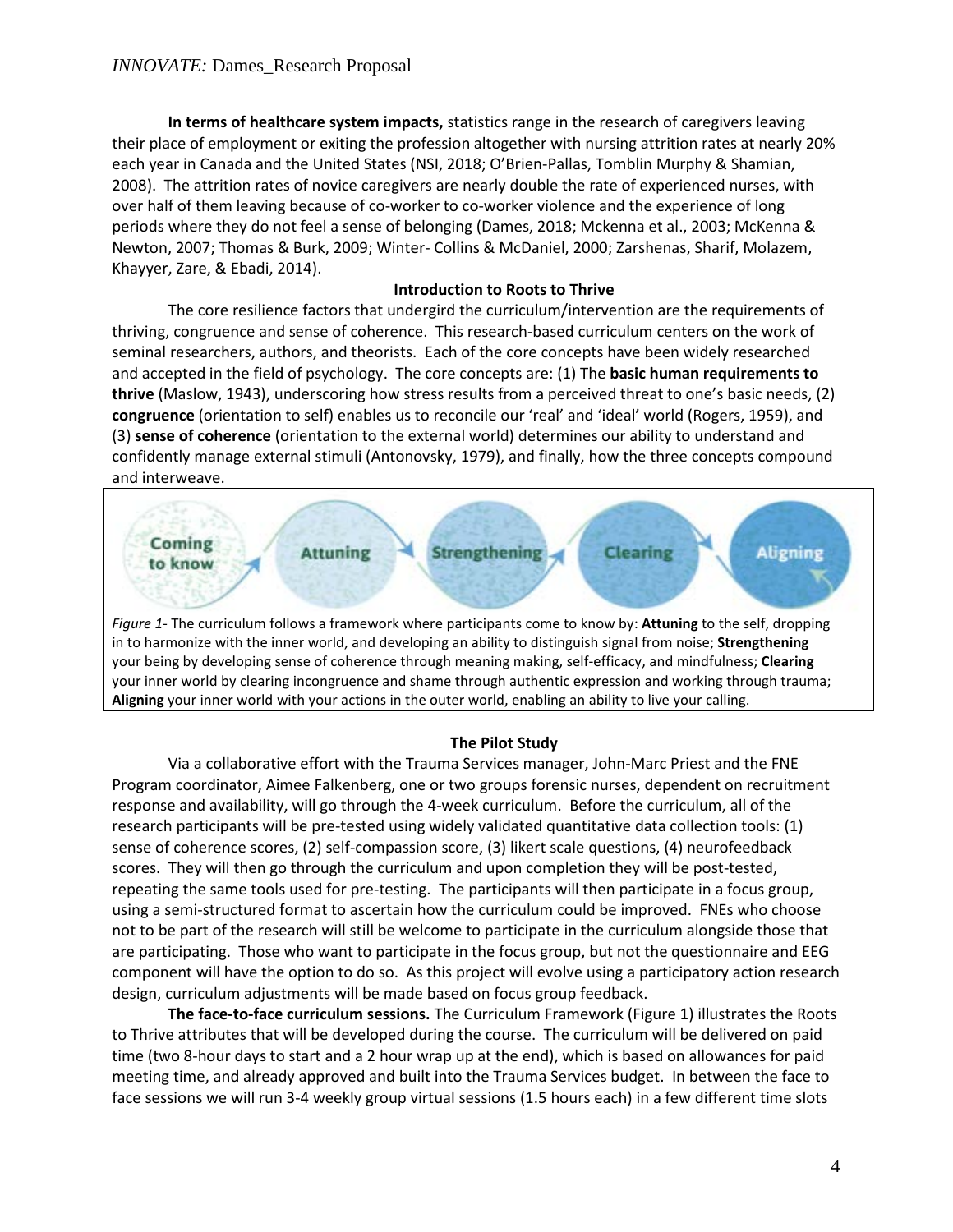to accommodate varying schedules. The participants will need to attend weekly virtual sessions (3 in total, 1 per week) and complete individual practice assignments at home between group sessions. The curriculum will end with a 2-hour wrap-up focus group and completion of the post-curriculum questionnaires and EEG scores. Figure 2 provides an outline of key activities for the project.

### **Qualitative Data Collection and Analysis**

The post intervention focus group will be one-hour semi-structured sessions, guided by Merriam's (2014) basic qualitative methodology and led by an experienced research facilitator with a working knowledge of the curriculum. The focus group results will be used to better understand the value and impact of the curriculum and to guide curriculum quality improvement efforts. A semi-structured approach ensures that we honor the purpose of the focus group (attaining feedback for quality improvement) while also providing enough flexibility to create a space where ideas and the discussion can flow relatively freely. This approach encourages reflection and discourse with the aim of uncovering patterns and meaning. The focus group discussions will be recorded and transcribed. To analyze the data, we will use a comparative back and forth analysis process, documenting meaning that emerges, looking for patterns and themes. Meaning-making/thematic analysis will occur by clustering the descriptions used by participants and the connections they made between their experiences. Inductive analysis will occur initially through open coding techniques, followed by deductive analysis, whereby themes are identified. Emergent themes will then be validated via respondent validation (Merriam, 2014) whereby a summary of the themes garnered will be sent out and participants given the opportunity to give feedback to ensure that the themes identified resonate with their experiences. Outliers (falling outside the themes) will be documented and included in the study results and discussion.

### **Quantitative Data Collection Tools and Analysis**

1) The Orientation to Life Questionnaire is a widely researched and validated Sense of Coherence scoring questionnaire (Antonovsky, 1987). Two versions are available, one with 29 questions and a shortened version with 13 questions. Both versions show similar validity, in that using the 29 question version had similar alpha measures of internal consistency. Numerous studies have used the 13-question version, further validating its effectiveness (Eriksson & Lindström, 2005). Based on these results, we will use the 13-question version. The Sense of Coherence (SOC) scale (13 questions) represents the three SOC components, which are comprehensibility, manageability, and meaningfulness. The response choices are rated on a 7-point Likert scale.

2) The Self-Compassion Scale Short Form, a 12-question scale, has a near-perfect correlation with the long scale when examining total scores (Raes, Pommier, Neff, & Gucht, 2011). The scale has good internal consistency (α ≥ .86 in all samples) in clinical and non-clinical settings and is comparable to the longer form, as long as researchers are not needing details around the subscales (Voruz, 2013).

3) Likert Scale questions will be asked regarding the participants' career satisfaction and ability to thrive at work, co-worker relationships, and tendencies to use substances to cope with stress.

4) EEG changes: using MUSE, a portable EEG headband that rests along the forehead and ears of the participant, electrical activity produced by the brain will be measured at the scalp level. This electrical activity (brain activity) will be recorded as participants attempt to relax and enter a meditative/rested state for 3 minutes, and as they complete a digital task known as Oddball. In the Oddball task, participants will be shown a series of coloured dots (green and blue) and each time they notice a green-dot appear on screen they will tap the screen in response, this task will be completed by all participants pre and post-delivery of the curriculum. The Oddball paradigm has been shown to elicit a waveform known as the P300, which is closely tied to attention, and has been linked with relaxed cognitive states (Cahn & Polich, 2009).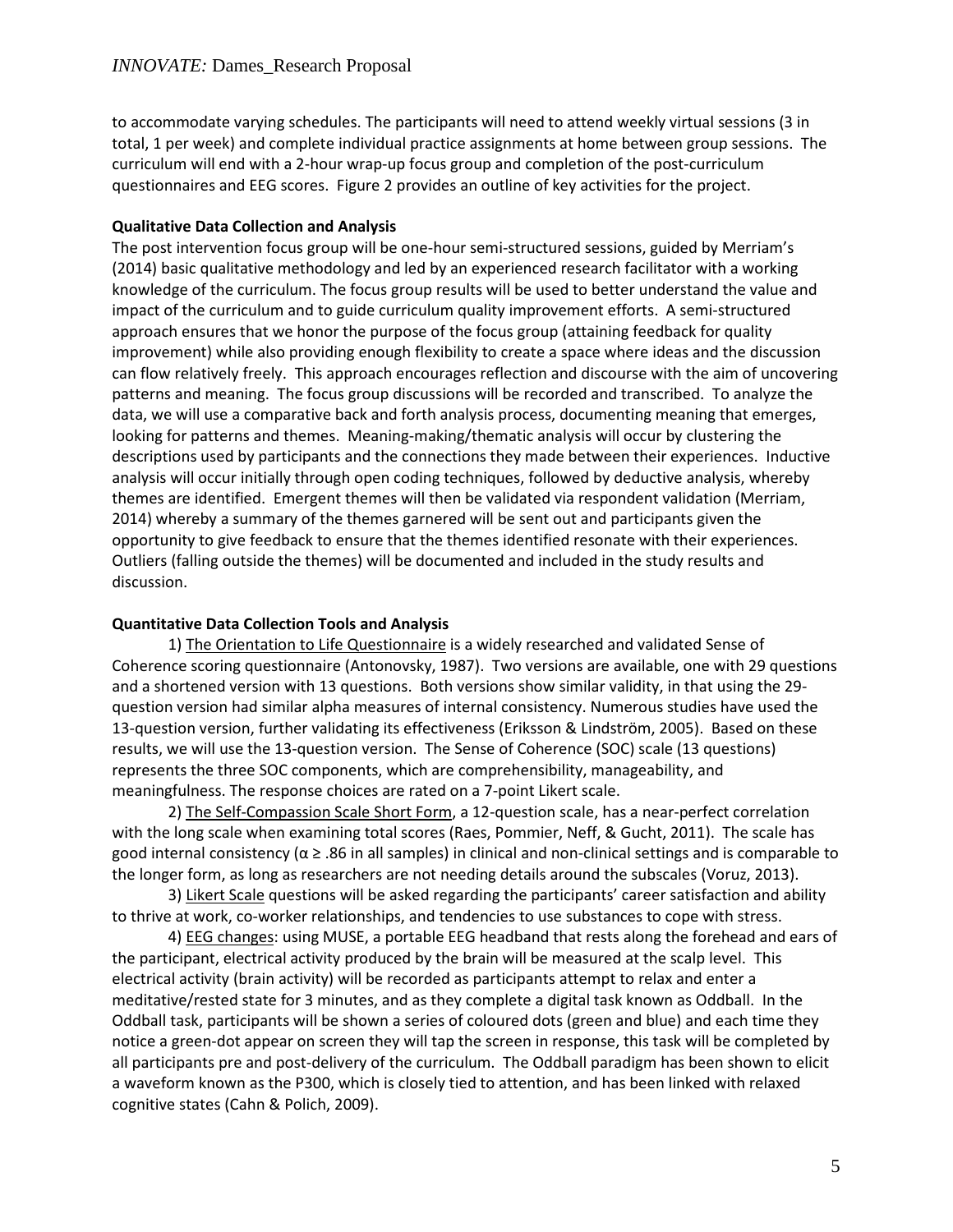Pre and post EEG scores, Self-compassion, Sense of Coherence, and Likert Scales will be scored and analyzed for changes and correlations individually and as a group. The pre-scores will be completed after informed consents are signed and prior to curriculum delivery. Post-surveys will be completed on the wrap-up days (after the final face to face meeting and focus group). The Theoretical and Applied Neuroscience Laboratory [\(www.krigolsonlab.com\)](http://www.krigolsonlab.com/) (incorporating graduate students in the work) at the University of Victoria will analyze the quantitative data. Descriptive statistics will be obtained to describe demographic and other factors related to participants. Correlations means and confidence intervals will be reported for all of the research questions.

**Statistical Considerations.** The sample size was determined based on the pilot study feasibility of delivering the curriculum in a small group format (promoting a sense of connection and community) and the number of forensic nurse examiners in Central Vancouver Island. The total sample size will be no greater than 40 (maximum of 20 per group) and no smaller than 20 (minimum of 10 per group). Depending on recruitment uptake, we will either run one or two groups.

## **Data Management**

The qualitative data (recordings and transcripts) will be kept in a locked desk within a locked office at the VIU campus and the quantitative data will be kept in a locked/secure area at UVIC. Participant names will be protected via the use of pseudonyms. Paper data will be confidentially shredded and the EEG data and focus group recordings will be erased one year after the study completion.



*Figure 2*-Timeline of key project activities.

**Outputs and Knowledge Mobilization** A knowledge translation process will begin early in the research process as we investigate influencing factors, adapt the knowledge/curriculum to the local context, assess barriers and facilitators of knowledge use, monitor knowledge use and the development of mechanisms to sustain knowledge use (over the course delivery period and at 6 months post). The Knowledge-to-Action Cycle (Graham, Logan, Harrison, Straus, Tetroe, Caswell, & Robinson, 2006), a framework that outlines strategies for enhancing the implementation of KT will guide these initiatives. As for research and KT impacts, this project will:

- Enable curriculum implementation and the **research of its the impacts**, including both the theory and tools to promote thriving.
- **Nurture and strengthen existing ties between IH, VIU, and UVIC.** It will provide training/learning opportunities for nursing and neuroscience students **(two undergraduate students and one graduate student)**, and health professionals who are solidifying their research skills (Dr. Dames).
- Inform and **leverage future grant applications** to enable broader curriculum delivery and continued improvement (scaling up knowledge use)
- **Better prepare students entering the healthcare** field and bolster resources for current students
- **Promote individual & cultural wellness** to buffer caregivers against well-known stressors endemic in high stimulus work settings. The ultimate goal is to sustain the program via a train the trainer model.

We will accomplish these aims via curriculum implementation, KT activities, and ongoing research.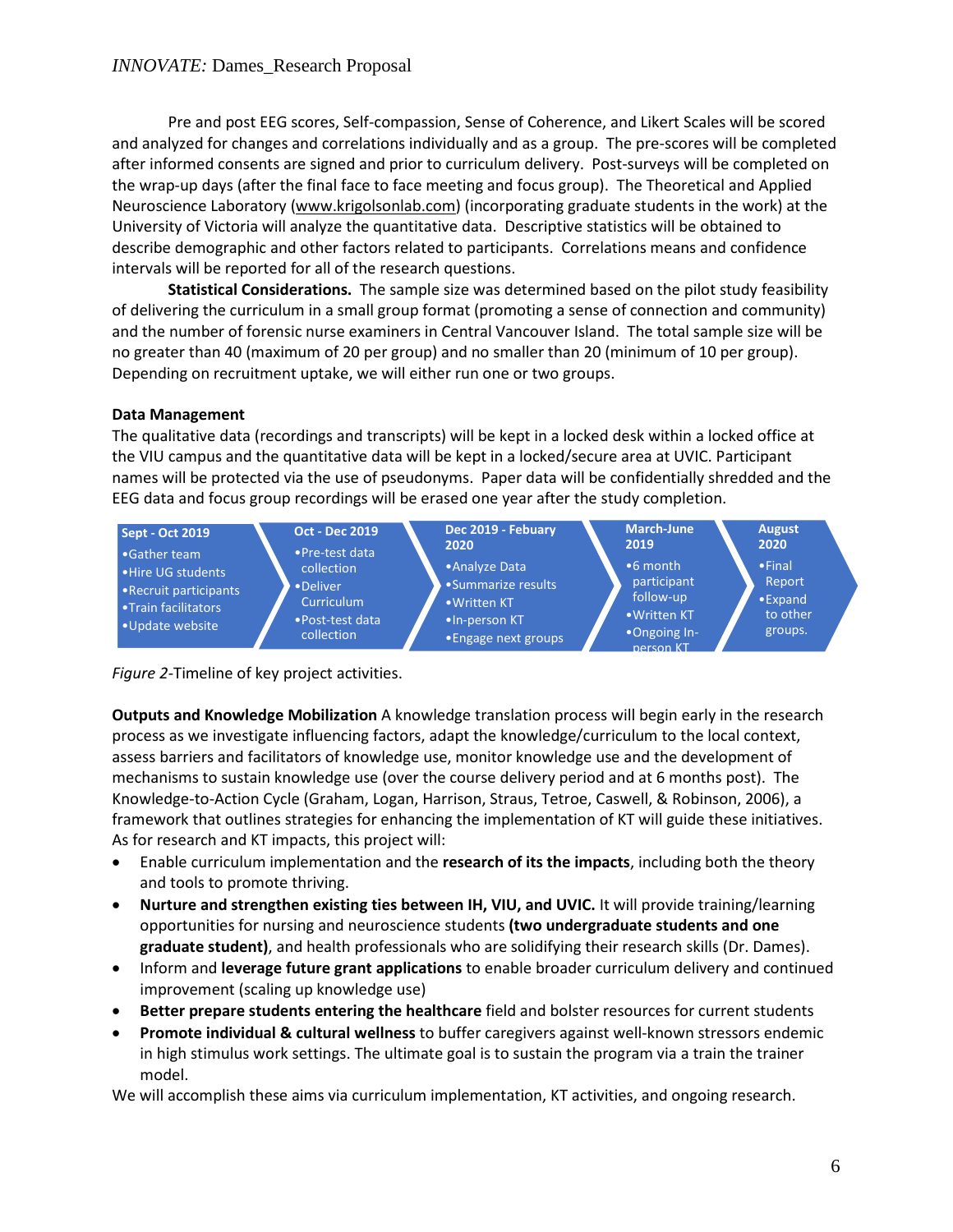### **Cultivating the Roots of Caregivers: An Evidence-Based Approach to Minimize Stress and Maximize Thriving**

BUDGET

NOTE: as this project is part of a larger program of research its cost exceeds the \$5,000 maximum of the Innovate Grant. These costs are already incurred or covered by cash or in-kind contributions from Island Health

| <b>Description of Expense</b>                                                | Innovate | VIU Cash |
|------------------------------------------------------------------------------|----------|----------|
|                                                                              | Grant    |          |
| <b>GRADUATE STUDENT (TIME) SUPPORT: University of Victoria Graduate</b>      | \$2500   |          |
| Student from the Neuroscience Lab (paying for part of their salary - will    |          |          |
| oversee/analyze quant. data) and Brain Response Measurements (EEG            |          |          |
| Changes). Included in this fee is the support of Dr. Olave Krigolson, a      |          |          |
| Neuroscientist and the Manager of the Neuroscience lab.                      |          |          |
| <b>UNDERGRADUATE STUDENT WAGES</b>                                           |          | \$2172   |
| Two undergraduate BsN students are expected to be recruited through          |          |          |
| VIU's Work Opportunity program for the fall of 2019. These students will     |          |          |
| assist with delivery of the program, training of the graduate student,       |          |          |
| analysis and knowledge mobilization as required.                             |          |          |
| *STUDENT TRAVEL: Two BsN Student(s) Travel (km and per diems) to             | \$1849   |          |
| University of Victoria to train the University of Victoria Graduate Student. |          |          |
| $(548*4) + (230*5.52*4) = 5670.40$                                           |          |          |
| plus travel to NRGH x 6 trips = $$18.72$                                     |          |          |
| PRINCIPAL INVESTIGATOR TRAVEL: Two trips to the University of Victoria       |          |          |
| $(230^* .52^*2) = $239.20 + per$ diem $($48^*2) = $96.$                      |          |          |
| Four trips to Island Health in Victoria for partner meetings (260*.52 +\$20  |          |          |
| per diem) = \$620.80.                                                        |          |          |
| Four trips to Duncan (CDH) for facilitator training meetings (212*.52*4) =   |          |          |
| \$424.00                                                                     |          |          |
| Six trips to NRGH for meetings and research roll-out = $$18.72$              |          |          |
| *This budget is based on the assumption that we will have two work-op        |          |          |
| student appointed for the fall of 2019. If we are not awarded two            |          |          |
| students, we will use part of these funds to hire one student to work with   |          |          |
| the principal investigator and the graduate student (diverting travelling    |          |          |
| funds for this purpose).                                                     |          |          |
| PRINTING COSTS FOR RTT MANUAL According to VIU Print Shop Quote =            | \$651    |          |
| \$10.50/training manual = 62 manuals.                                        |          |          |
| <b>TOTAL</b>                                                                 | \$5000   | \$2172   |

## **In Kind Funding > \$23,500**

-Island Health Research Office Support: Dr. Wendy Young, acting as a liaison and assisting with recruitment and the informed consent process to minimize dual role conflicts (>\$5,000) -University of Victoria: Dr. Olave Krigolson's time and expertise as the overseer of the Graduate student and Neuroscience measurement tools (MUSE headbands) and activities (>\$5,000). -Island Health Forensic Nurse Examiner wages – Funded through Island Health (>\$10,000).

-Island Health Facilitator wages and travel – Funded through Island Health (~\$3,500)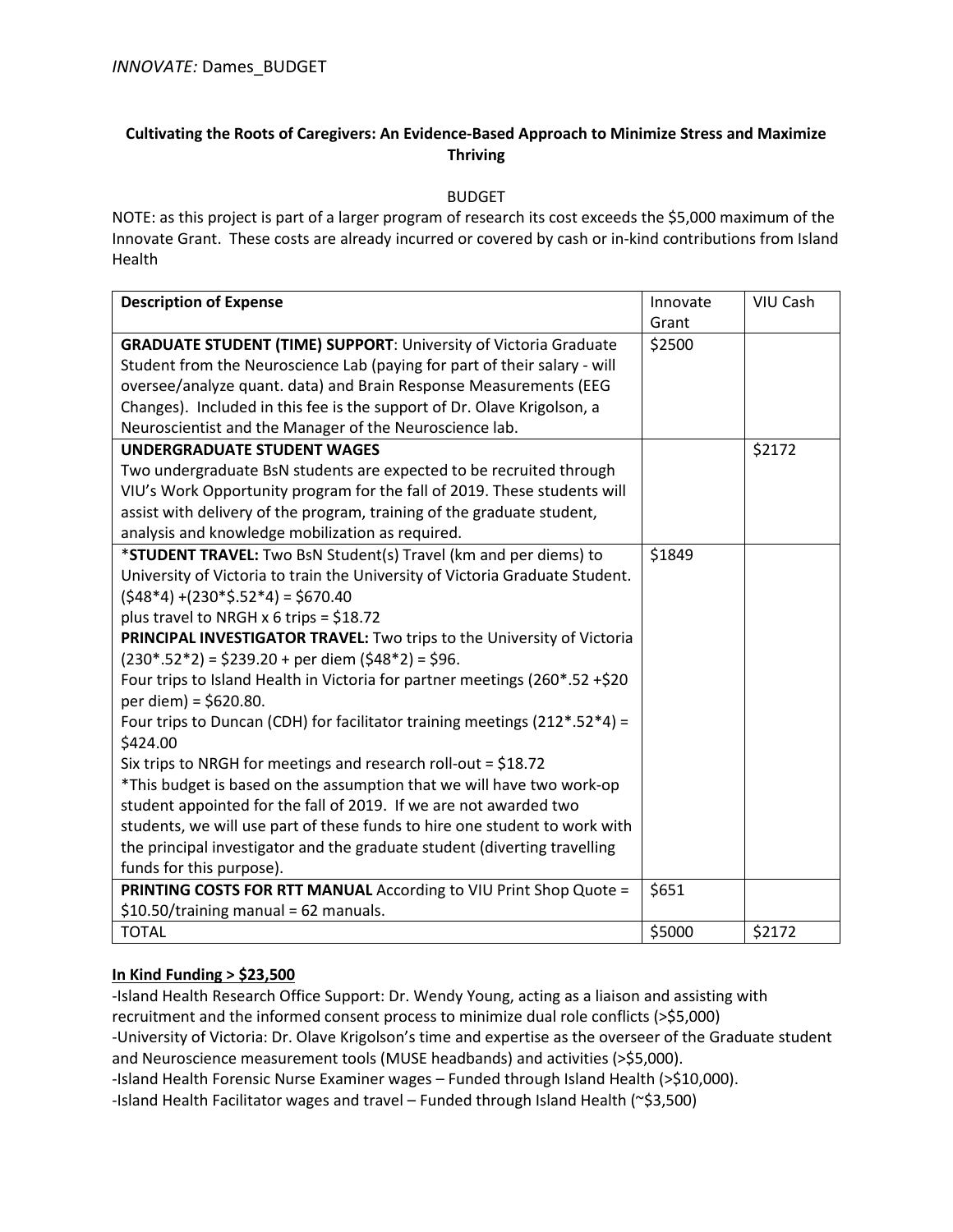

# March 14, 2019

The Michael Smith Foundation 200 – 1285 West Broadway Vancouver, B.C. V6H 3X8 Canada

To the Review Committee:

These letters included here are for release time funding for Dr. Dames to support the time required for full program of research, including the Pilot study described in this INNOVATE application. I INCLUDED THEM TO DEMONSTRATE PARTNER SUPPORT.

We are delighted to provide this letter of collaboration in support of Shannon Dames' application to the Michael Smith Foundation, titled *"A Program of Research on a Curriculum that aims to Minimize Stress and Maximize Thriving Among Healthcare Providers."* Dr. Dames is a professor and researcher at Vancouver Island University (VIU), and her program of research brings together a multidisciplinary team from Island Health to address one of the greatest needs in our organization, within the province, and across the healthcare system: burnout and attrition among staff (nurses in particular) due to stress-induced mental health challenges. Dr. Dames and her team seek to promote mental health among healthcare providers by developing and piloting a "Roots to Thrive" curriculum that emphasizes congruence (including self-compassion and unresolved trauma) and coherence (including the development of mindful habits). Congruent organizations tend to have high job satisfaction rates, lower attrition rates, and less sick day usage; employees feel a sense of meaning and calling in their roles. The proposed program of research will help Island Health meet the quadruple aim and achieve our strategic priorities by developing and supporting a healthy, engaged workforce.

Dr. Dames' relationship with Island Health's Professional Practice and Research departments is long-standing. We originally connected with her in 2015 when she accessed our research support services. At that time, she was a VIU faculty member, an Island Health forensic nurse, and a graduate student at the University of Calgary. In 2017, Island Health supported a leave request that allowed Dr. Dames to complete her dissertation project around students moving into novice nursing roles, and we will use the resulting evidence to enhance our existing new graduate transition program. We also collaborated with Dr. Dames on her successful REACH award to develop the "Roots to Thrive" curriculum, and are now eager to continue our collaboration to pilot and evaluate it.

The proposed work is timely and well-aligned with our strategic priorities, which include supporting employee well-being, enhancing recruitment and retention (especially for new nurses), and reducing turnover and absence due to illness, burnout, or moral distress. In keeping with these priorities, Island Health is currently implementing an Engagement 2 Experience Framework, which aims to achieve exemplary patient, care team, and community care through excellence in engagement. Dr. Dames' work will support the implementation of this framework by helping to create and sustain healthy and respectful work environments and relationships, and by combatting a lack of respect or trust, poor communication, intimidation or bullying that could lead to emotional exhaustion, burnout, and mental or physical ailments.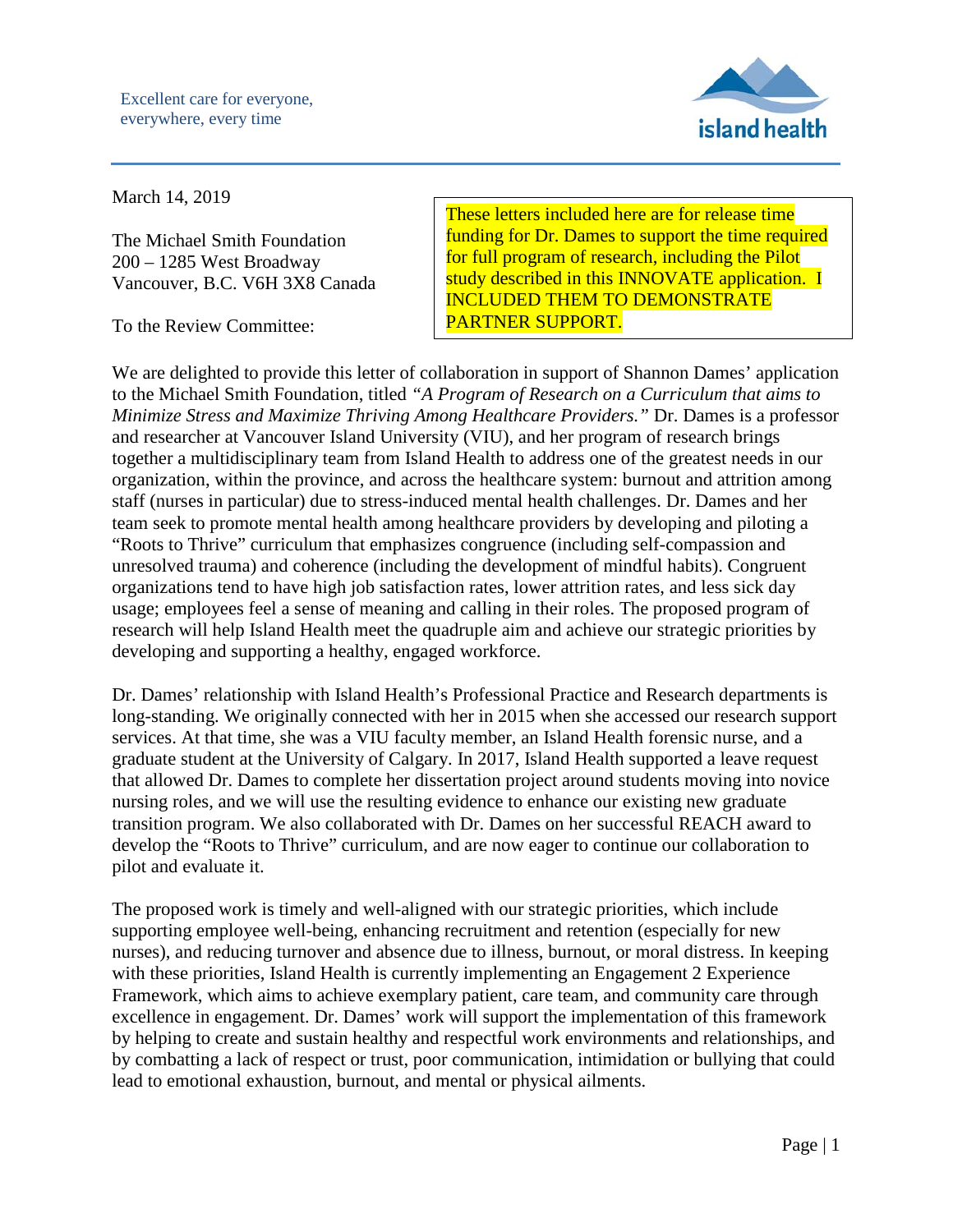

Given its alignment with our priorities and its potential for scale-up, and in light of our successful collaboration to develop the curriculum, we fully endorse the continued participation of Island Health employees on Dr. Dames' research team. Dr. Wendy Young is Island Health's Research Facilitator and Knowledge Translation Coordinator, and can contribute significant expertise and experience to this work. She has conducted collaborative health services research and evaluations for the past 20 years, and is strongly committed to supporting collaborative interdisciplinary teams to improve care and practice. As a member of Island Health's Professional Practice Education Leadership Committee, she will attend Dr. Dames' research team meetings, co-facilitate face-to-face planning meetings, and act as a liaison to the Leadership Committee (which includes Dawn Nedzelski, Chief Nursing Officer). Dr. Young was co-lead in the curriculum development phase and is well-versed in the impacts of key developmental factors that enable thriving. Other Island Health team members include the forensic nurse examiner team (Aimee Falkenberg and John-Marc Priest) - which will pilot the curriculum - a facilitator from Spiritual Health (Marnie Roper), and a family physician (Dr. Graham Blackburn). In addition, Island Health's Research Department will support Dr. Dames' work through data management and analysis, as well as in-kind meeting space, teleconference and webinar capacity, event coordination, and communications and knowledge translation, as required, and can share updates and results through regional e-newsletters and magazines, and on social media (Facebook and Twitter). The Research Department can also provide editorial support for peer-reviewed and other publications.

In sum, Dr. Dames' program of research is highly relevant to t Island Health and to the BC health system; the BC government's Health Human Resources Strategy is identified as "a key enabling strategy … to support the priorities of the health system and to produce an engaged, skilled, well-led and healthy workforce that can provide the best patient-centred care for British Columbians." Her work has the potential to improve experience and outcomes for patients, providers, and the health system by increasing satisfaction and decreasing errors due to burnout and attrition. As strong evidence of Island Health's commitment to and investment in this work, and as a precursor to the proposed program of research, Dr. Dames and her team have been invited to provide the "Roots to Thrive" curriculum for the leadership team at Nanaimo Regional General Hospital in April of this year. We are delighted to begin piloting this important work in Nanaimo, and look forward to continuing our work with Dr. Dames to evaluate and scale it up.

Yours sincerely,

Dawn Nedzelski (BSN, MA) Chief Nursing Office Chief of Professional Practice Learning & Performance Support, Island Health

Cindy Trytten<br>Cindy Trytten (MSc, CHE) **Director** Research and Capacity Building Island Health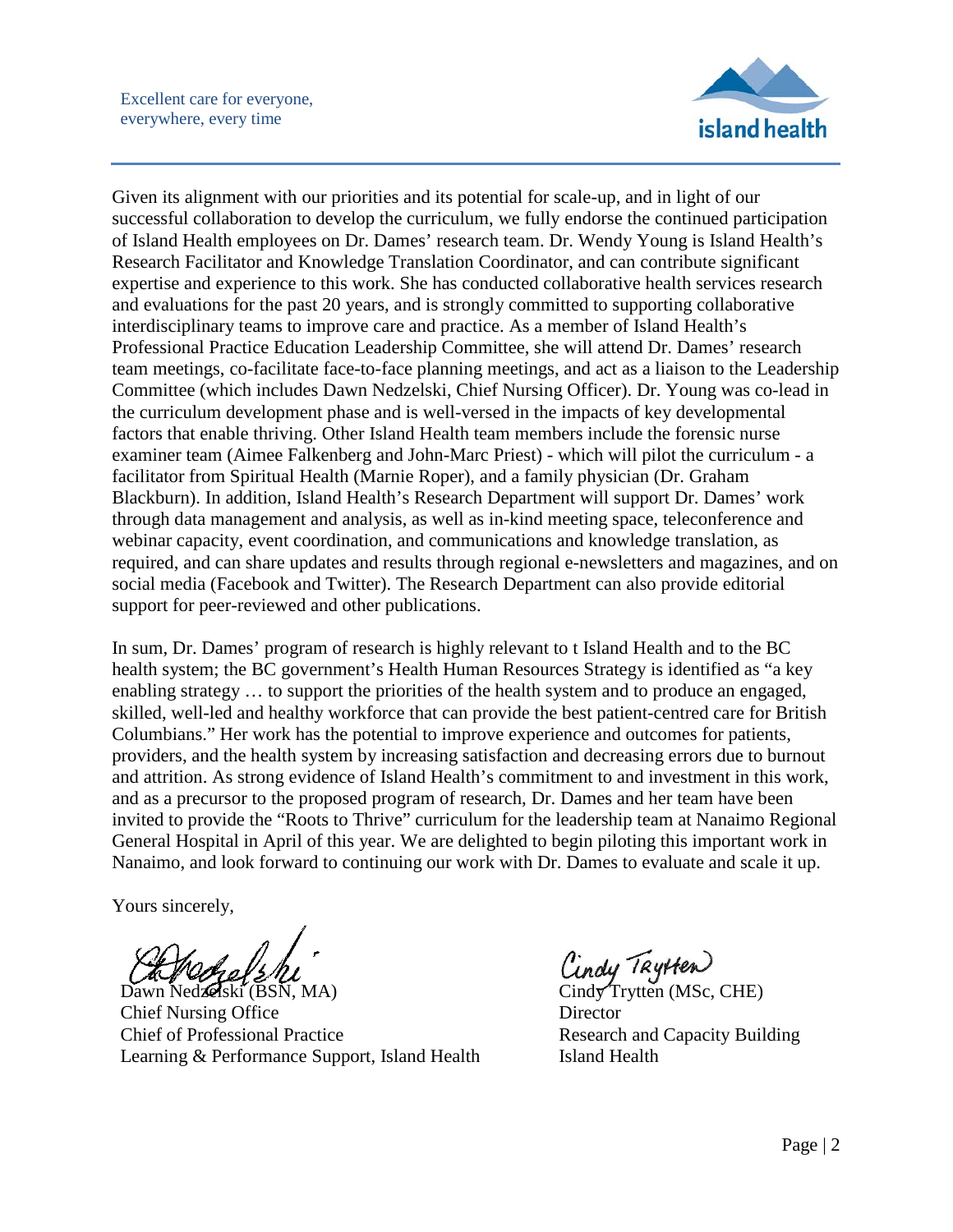

January 20th, 2019

Dr. Olave E. Krigolson Associate Director Centre for Biomedical Research Phone: 250 721 7843 Email: krigolson@uvic.ca

Dear Dr. Dames,

I am keen to collaborate on your project 'A Program of Research Surrounding a Curriculum that Centers on a Developmental approach to Minimize Stress and Maximize Thriving' being submitted to the Michael Smith Foundation for Health Research.

I am a neuroscientist at the University of Victoria, cross appointed between the Faculty of Education and the Division of Medical Sciences in addition to being an Adjunct Professor in the Department of Psychology. I am also a researcher in the Centre for Biomedical Research and I am the Director of the Neuroeducation Network. I am the principal investigator for the Neuroeconomics Laboratory. I am also a Benjamin Meeker Fellow at Bristol University. In my research I use computational modeling and neuroimaging (both EEGs and functional MRIs) to study the role our brains play in learning and decision-making. I am particularly interested in learning-induced changes and EEG signals and eager to apply these theories to the classroom. As such, I am intrigued by your application of the MUSE technology to investigate how empathy and resilience training affect neural patterns.

After reviewing the program of research proposed by Dr. Shannon Dames and the multi- disciplinary curriculum development team from Island Health, I see many benefits to synchronizing efforts. I will apply my expertise in human neuroimaging and will work with one of my graduate students to oversee the neurofeedback measurements associated with this program of research. In addition, we will oversee the analysis of quantitative data, the write-up of the quantitative results. Further, I will be partnering with Dr. Bruce Wright, the Dean of Medical Sciences for the University of Victoria, who is also keen to be involved in the project.

I look forward to working with you on this collaboration.

Sincerely,

Olave E. Krigolson

Centre for Biomedical Research University of Victoria PO Box 1700 STN CSC, Victoria, British Columbia, Canada, V8W 2Y2 Phone: 250 721 7843 Fax: 250 721 6601